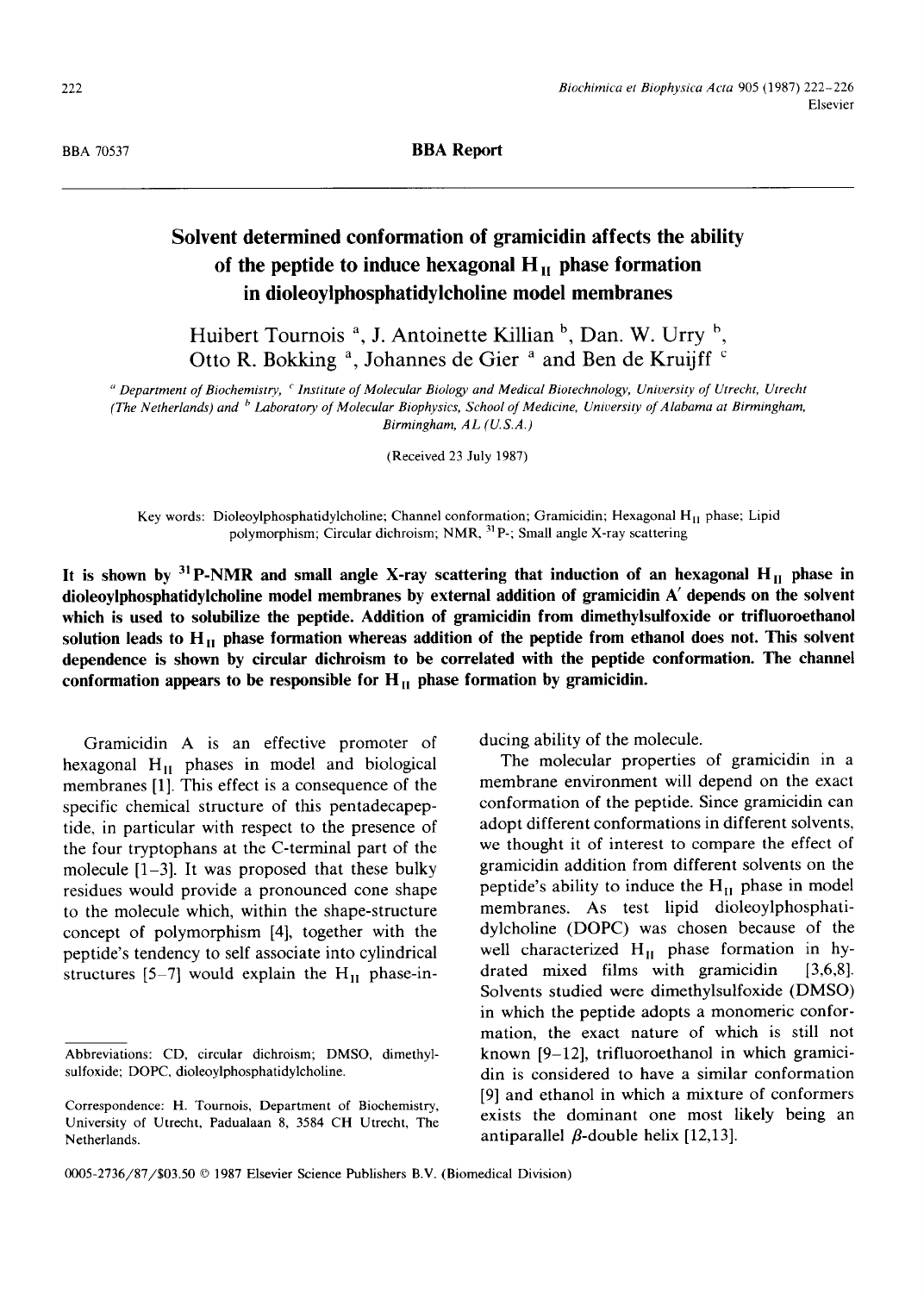Gramicidin A' (natural mixture) was obtained from Sigma (St. Louis, MO) and used as such. Solvents and all other reagents were of analytical grade. 6-Carboxyfluorescein (carboxyfluorescein) (Eastman Kodak Co., Rochester, NY, U.S.A.) was purified by active carbon treatment, recrystallization from water/methanol  $(2:1, v/v)$  and Sephadex LH20 column chromatography [14]. 1,2-Dioleoyl-sn-glycero-3-phosphocholine was synthesized and purified as described elsewhere [15] and purified with HPLC [16]. The structure of the gramicidin-DOPC systems was investigated by  $31$ P-NMR and small angle X-ray scattering. An aliquot of a gramicidin solution (9 mM) was dropwise added to 40  $\mu$ mol DOPC dispersed by vortexing in 60 ml vigorously stirred buffer (150 mM NaC1, 10 mM Tris-HC1, 0.2 mM EDTA (pH 7.4)). After incubation for 30 min at roomtemperature the dispersions were centrifuged (17500  $\times g$ ; 20 min at  $4^{\circ}$ C) and the pellet was either transferred to a 10 mm NMR tube and measured on a Bruker MSL-300 NMR spectrometer [6] or mounted in the slit of a steel cuvet enclosed between cellophane sheets and measured in a Kratky X-ray camera [5]. Unless otherwise indicated all experiments were carried out at 20°C.

Carboxyfluorescein leakage was used to detect gramicidin-induced changes in barrier properties of DOPC vesicles. Carboxyfluorescein was entrapped by preparing large unilamellar vesicles (average size approx. 200 nm) using the extrusion technique [17] with a dispersion of 20  $\mu$ mol of DOPC in 1 ml 40 mM NaC1, 40 mM Tris acetate (pH 7.0) containing 75 mM carboxyfluorescein. The external carboxyfluorescein-buffer was replaced by incubation buffer (77.5 mM NaC1, 40 mM Tris acetate (pH 7.0)) by means of a Sephadex G-50 column  $(1.5 \times 20 \text{ cm})$ . To 3 ml of the incubation buffer,  $4-8$   $\mu$ l of a vesicle suspension (2-4 mM phospholipid) was added and subsequently small aliquots of gramicidin (2 mM) were added with immediate vigorous mixing. Carboxyfluorescein release was measured as an increased emission due to a dequenched fluorescence [18]. The total amount of carboxyfluorescein entrapped was determined by lysing the vesicles by the addition of 50  $\mu$ 1 10% Triton X-100.

Circular dichroism (CD) was used to monitor the conformation of gramicidin and was carried out as described before [19] using small unilamellar DOPC vesicles to reduce scattering artefacts [20,21]. A 12.5 mM DOPC dispersion in distilled water was sonicated on ice in aliquots of  $1-2$  ml with a Heat Systems Ultrasonics, Inc. sonicator cell disrupter (W-225R), using a macrotip at power level 7 for 3–5 min. After centrifugation (15 000  $\times$ g, 30 min at  $4^{\circ}$ C) 0.125  $\mu$ mole gramicidin was added slowly to the supernatant from a stock solution in trifluoroethanol or ethanol (9 mM) or DMSO (40 mM) with a microsyringe and under vortexing. The gramicidin/DOPC ratio was varied by dilution of the lipid vesicle solution with distilled water prior to gramicidin addition. After 15 min incubation at roomtemperature the samples were briefly resonicated (power setting 4) and centrifuged (15000  $\times$  g, 15 min at 4°C), yielding a clear supernatant of which  $100-200$   $\mu$ l was used for CD measurements and the remainder for gramicidin [3] and phosphorus determinations [22]. In all cases the lipid recovery in the supernatant was greater than 95% whereas the recovery of gramicidin varied from almost quantitative when added from DMSO or trifluoroethanol to only about 40% when gramicidin was added as an ethanolic solution. That in these experiments the peptide in the supernatant is associated with the lipids is demonstrated by control measurements in which no gramicidin was recovered in the supernatant when the peptide was added from the different solvents in the absence of lipid.

Fig. 1 shows that immediately after the addition of gramicidin to DOPC from either DMSO or trifluoroethanol in a 1/10 molar ratio with respect to the phospholipid there is a change from a typical 'bilayer' to a composite 'bilayer/ $H_{II}$ ' 31p-NMR line shape (see Ref. 23 for description of line shapes) indicating a bilayer to hexagonal  $H<sub>H</sub>$  phase transition for a part (approx. 30%) of the lipids. Similar results have been reported upon hydration of mixed DOPC-gramicidin 10/1 films dried from chloroform/methanol mixtures [2,3, 6,8]. Further incubation does not result in changes in the  $31P-NMR$  spectrum. When gramicidin is added to the DOPC dispersion as an ethanolic solution a completely different picture emerges. In this case no  $H_{II}$  <sup>31</sup>P-NMR line shape can be detected up to several hours after addition of the peptide. Only a small broad spectral component is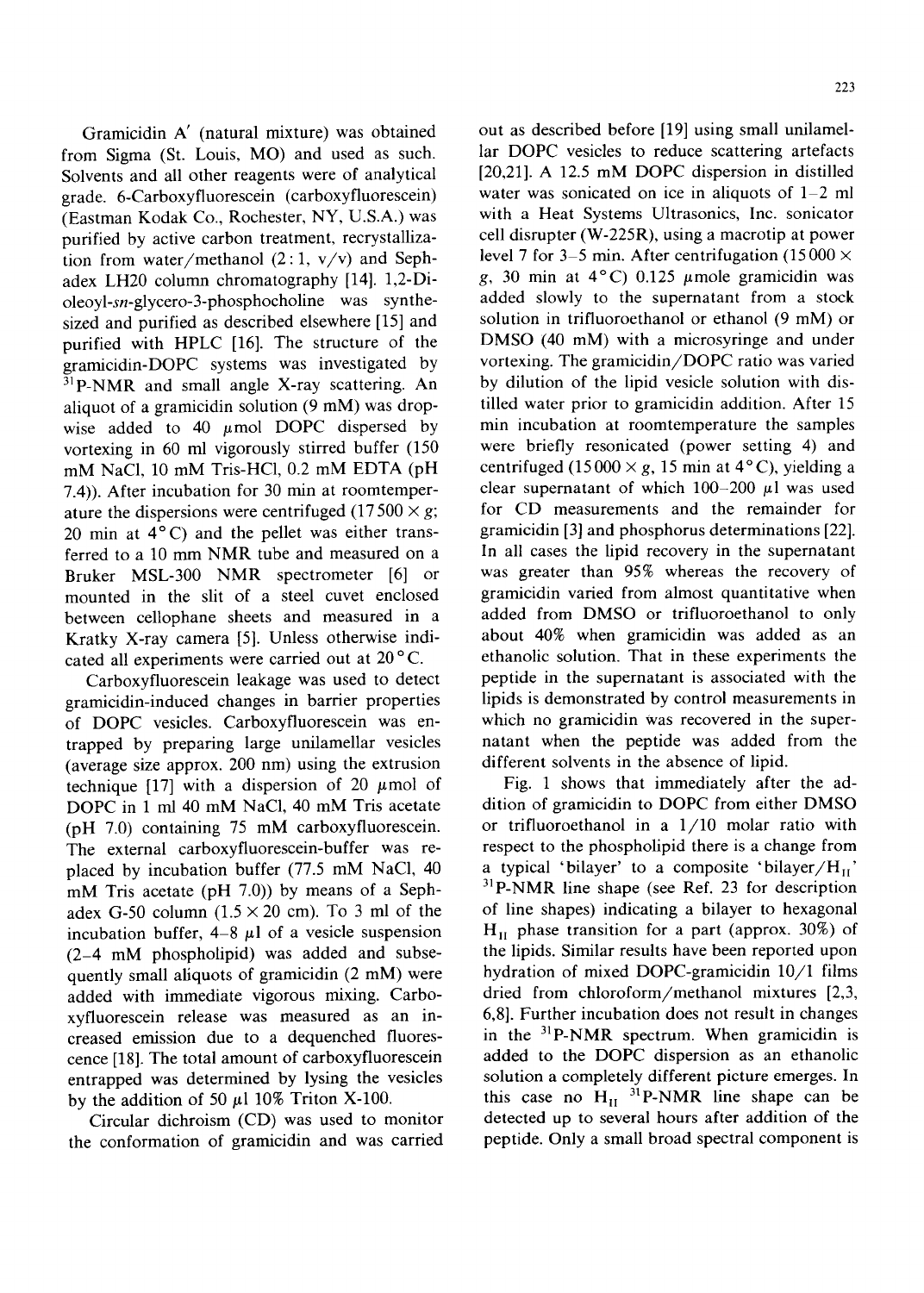

Fig. 1. 121.5 MHz  $^{31}$ P-NMR spectra obtained from aqueous dispersions of DOPC (A) and DOPC to which gramicidin 1/10 (mol/mol) phospholipid was added externally from ethanol (B), trifluoroethanol (C) or DMSO (D). Spectra were recorded within 1 h after addition of gramicidin. The 0 ppm position corresponds to isotropically moving DOPC molecules as present in sonicated vesicles.

observed centered around 0 ppm and superimposed on a 'bilayer' type of <sup>31</sup>P-NMR signal (Fig. 1B). Incubation of this sample at a slightly elevated temperature (35 $^{\circ}$ C) results in the gradual loss of the central component and the appearance of a  $H_{II}$ ' type of <sup>31</sup>P-NMR line shape which after 24 h has an intensity comparable to that obtained for DOPC immediately after external addition of gramicidin from DMSO or trifluoroethanol (data not shown).

Small angle X-ray scattering profiles obtained from DOPC vesicles to which gramicidin was added from trifluoroethanol or DMSO (gramicidin/ lipid 1:10, molar) show three reflections with  $d$ values of 63.9, 36.7 and 32.0 A which relate as  $1:1/\sqrt{3}:1/2$  and indicate the coexistence of hexagonal  $H_{II}$  phase and lamellar structures [24].



Fig. 2. The percentage of carboxyfluorescein release from DOPC vesicles induced by gramicidin (2 mM) added from ethanol ( $\square$ ), trifluoroethanol (TFE) ( $\blacktriangle$ ) and DMSO ( $\square$ ) after 10 min after addition of varying amounts of gramicidin (molar ratios are given).

The scattering profiles were similar to that reported earlier [25]. In conjunction with the  $^{31}P$ -NMR data discussed above, the  $H<sub>II</sub>$  phase specific  $(1/\sqrt{3})$  reflection was absent in the diffraction patterns obtained from peptide-lipid dispersions to which gramicidin was added from an ethanolic solution (data not shown). In these latter samples the  $(1/\sqrt{3})$  reflection gradually appeared after several hours of incubation at 35°C. These observations differ qualitatively from earlier data [25] which showed some  $H<sub>II</sub>$  phase formation by gramicidin already within 2 h when added externally from ethanolic solution. Comparable spectra are in the present approach obtained only after 5 h of incubation at  $35^{\circ}$ C. This may be the consequence of slight differences in the experimental protocols.

It is interesting to note that the same differences in lipid structure modulating ability of gramicidin can be observed when the peptide is added externally from trifluoroethanol or ethanol as when it is incorporated via hydration of a dry mixed peptide-lipid film prepared from these same solvents (data not shown). Addition of the organic solvents themselves did not lead to any change in  $31P-NMR$  line shape or small-angle X-ray scattering patterns.

Gramicidin induced  $H<sub>H</sub>$  phase formation is parallelled by a release of entrapped carboxyfluorescein from DOPC vesicles. After a short lag time of 1-2 min a steep sigmoidal increase in fluorescence emission is observed which reaches a plateau after 4-5 min. Fluorescence measurements show that gramicidin, dissolved in trifluoro-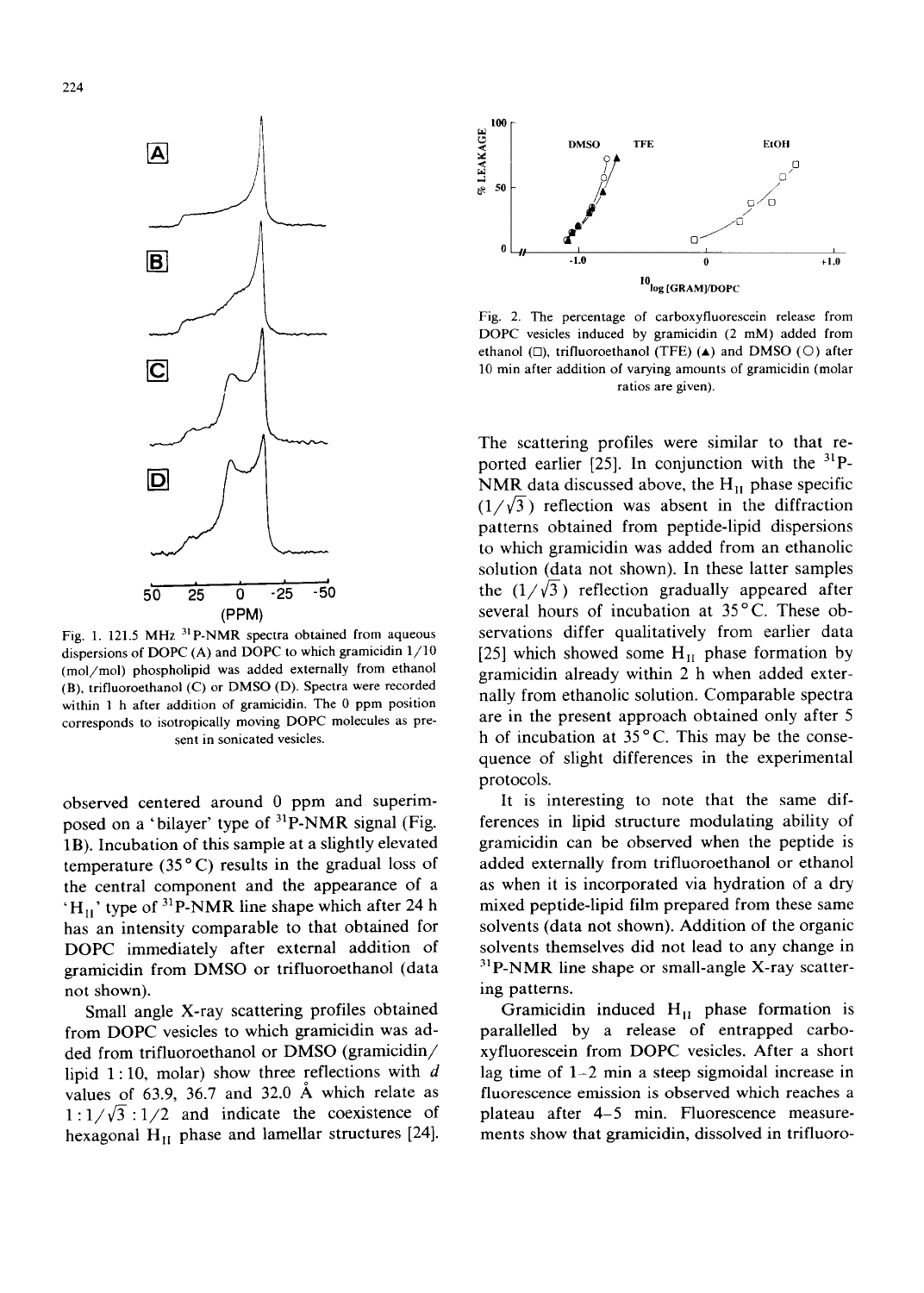

Fig. 3. Circular dichroism spectra of gramicidin added to DOPC vesicles in a molar ratio of 1/25 of peptide to lipid from a solution of trifluoroethanol  $(\bullet)$ , DMSO ( $\circ$ ) and ethanol (D). The CD measurements were carried out at room temperature using a 0.2 mm pathlength cell. Due to the high solvent absorption, the samples in which DMSO was present could not be measured at wavelength shorter than 215 nm.

ethanol or DMSO, induces leakage of carboxyfluorescein at molar ratios exceeding 1/15 mol of peptide to phospholipid whereas external addition of gramicidin dissolved in ethanol causes carboxyfluorescein release increase only at molar ratios as high as approximately  $1:1$  (Fig. 2). A full account of the effect of gramicidin on carboxyfluorescein release in relation to  $H<sub>II</sub>$  phase formation and channel function will be given elsewhere.

Because it was impossible to produce, even by prolonged (re)sonication, DOPC-gramicidin dispersions of sufficient clarity at peptide concentrations where  $H<sub>II</sub>$  phase formation occurs, lower peptide to lipid ratios had to be used in the CD measurements.

Fig. 3 shows the CD patterns of gramicidin, added from trifluoroethanol, DMSO and ethanol to DOPC sonicated vesicles in a 1/25 molar ratio of peptide to lipid. Upon addition from trifluoroethanol and DMSO very similar CD spectra are observed for gramicidin characterized by positive peaks at about 218 and 235 nm and a negative extremum at 229 nm. This spectrum is considered to be representative of the channel conformation ( $\beta$ 6.3 conformation) of gramicidin [26]. When the peptide is added from an ethanolic solution a different CD pattern emerges, characterized by a large negative peak at 229 nm, a weaker positive peak at 218 nm and positive ellipticity below 208 nm, demonstrating that peptide is now present in another yet unknown but possibly antiparallel double-helical conformation. Incubation at elevated temperature resulted in a time-dependent change in CD spectrum towards that of the channel conformation. Similar results were reported by Masotti et al. [19] upon external addition of gramicidin in trifluoroethanol and ethanol to eggphosphatidylcholine vesicles and egg-lysophosphatidylcholine micelles. In trifluoroethanol and DMSO the spectra did not change when the initial gramicidin/lipid molar ratio was altered to 1/50. In ethanol, however, such an alteration resulted in a slight decrease in absolute intensity of the negative peak at 229 nm and a slight increase in ellipticity of the positive maximum at 218 nm. Both the direction and the small magnitude of this change in the CD pattern upon decreasing the gramicidin/lipid ratio, indicate that the observed differences between the spectra obtained after addition from trifluoroethanol and DMSO on one hand and from ethanol on the other, cannot be a result of differences in the gramicidin/DOPC ratios in these samples.

That the observed differences are also not due to the presence of solvent is demonstrated by the fact that when gramicidin and lipid are co-dissolved in different organic solvents, subsequent drying and hydration of these samples results in similar conformational differences of the peptide as found upon external addition of gramicidin from these same solvents (Killian, J.A. and Urry, D.W., work in preparation).

In conclusion, the combined results demonstrate that the conformation of gramicidin is very important for the peptide-lipid interaction. Extrapolation of the CD data towards higher peptide concentrations, suggests that for  $H_H$  phase induc